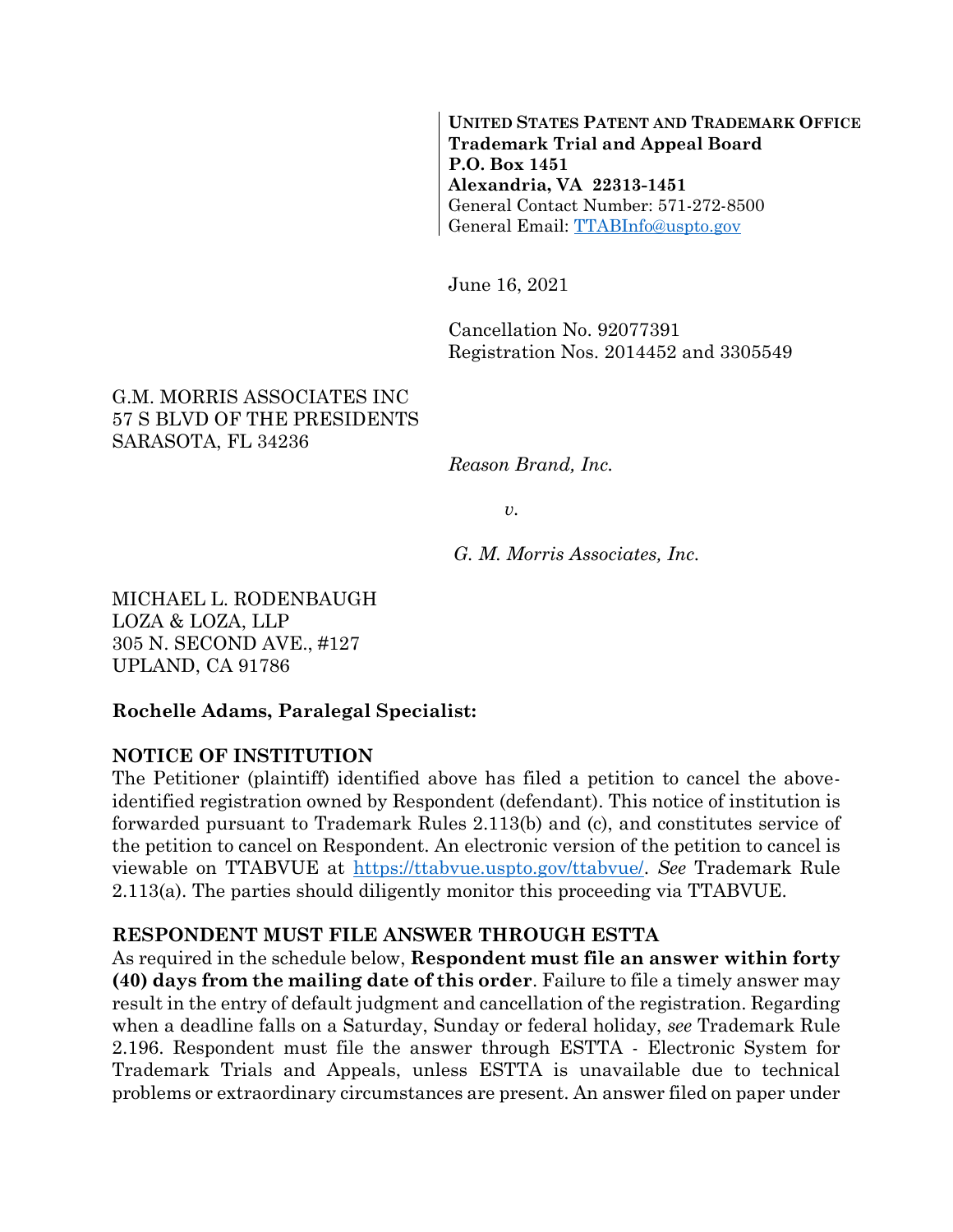these limited circumstances must be accompanied by a Petition to the Director (and the required fee under Trademark Rule 2.6). *See* Trademark Rule 2.114(b)(1). In substance, Respondent's answer must comply with Fed. R. Civ. P. 8(b); it must admit or deny the allegations in the petition to cancel, and may include available defenses and counterclaims. Regarding the form and content of an answer, *see* Trademark Rule 2.114(b)(2) and TBMP § 311.

## **DUTY TO MAINTAIN ACCURATE CORRESPONDENCE INFORMATION**

Throughout this proceeding, the parties, and their attorneys or representatives, must notify the Board of any correction or update of physical address and email address, and should use the ESTTA change of address form. *See* Trademark Rule 2.18(b); TBMP § 117.

#### **SERVICE OF ANSWER AND OF ALL SUBMISSIONS**

The service of the answer, of all other submissions in this proceeding, and of all matters that are required to be served but not required to be filed in the proceeding record, **must** be by **email** unless the parties stipulate otherwise. Trademark Rule 2.119(b). In the absence of a stipulation, service may be by other means **only** under the **limited** circumstances and in a manner specified in Trademark Rule 2.119(b). Regarding the signing and service of all submissions, *see* TBMP §§ 113-113.04.

The answer, and all other submissions, **must** include proof of service. As noted in TBMP § 113.03, proof of service may be in the following certificate of service form:

*I hereby certify that a true and complete copy of the foregoing (insert title of submission) has been served on (insert name of opposing counsel or party) by forwarding said copy on (insert date of mailing), via email (or insert other appropriate method of delivery) to: (set out name, and address or email address of opposing counsel or party).*

*Signature\_\_\_\_\_\_\_\_\_\_\_\_\_\_\_\_\_\_\_\_\_\_\_\_\_\_ Date\_\_\_\_\_\_\_\_\_\_\_\_\_\_\_\_\_\_\_\_\_\_\_\_\_\_\_\_\_\_\_*

## **SUBMIT ALL FILINGS ONLINE VIA ESTTA**

Submissions **must** be filed via ESTTA, the Board's online filing system, unless ESTTA is unavailable due to technical problems or extraordinary circumstances are present. Trademark Rule 2.126(a). Submissions may be filed in paper form **only** under the **limited** circumstances specified in Trademark Rule 2.126(b), with a required written explanation. ESTTA is accessible at the Board's webpage: [https://estta.uspto.gov/.](https://estta.uspto.gov/) The page has instructions and tips. ESTTA offers various forms, some of which may require attachments and/or a fee. For technical questions, a party may call 571-272-8500 (Mon-Fri 8:30 a.m. to 5 p.m. ET) or email [ESTTA@uspto.gov.](mailto:ESTTA@uspto.gov) This proceeding involves several deadlines, and due to potential technical issues, parties should not wait until the deadline to submit filings. The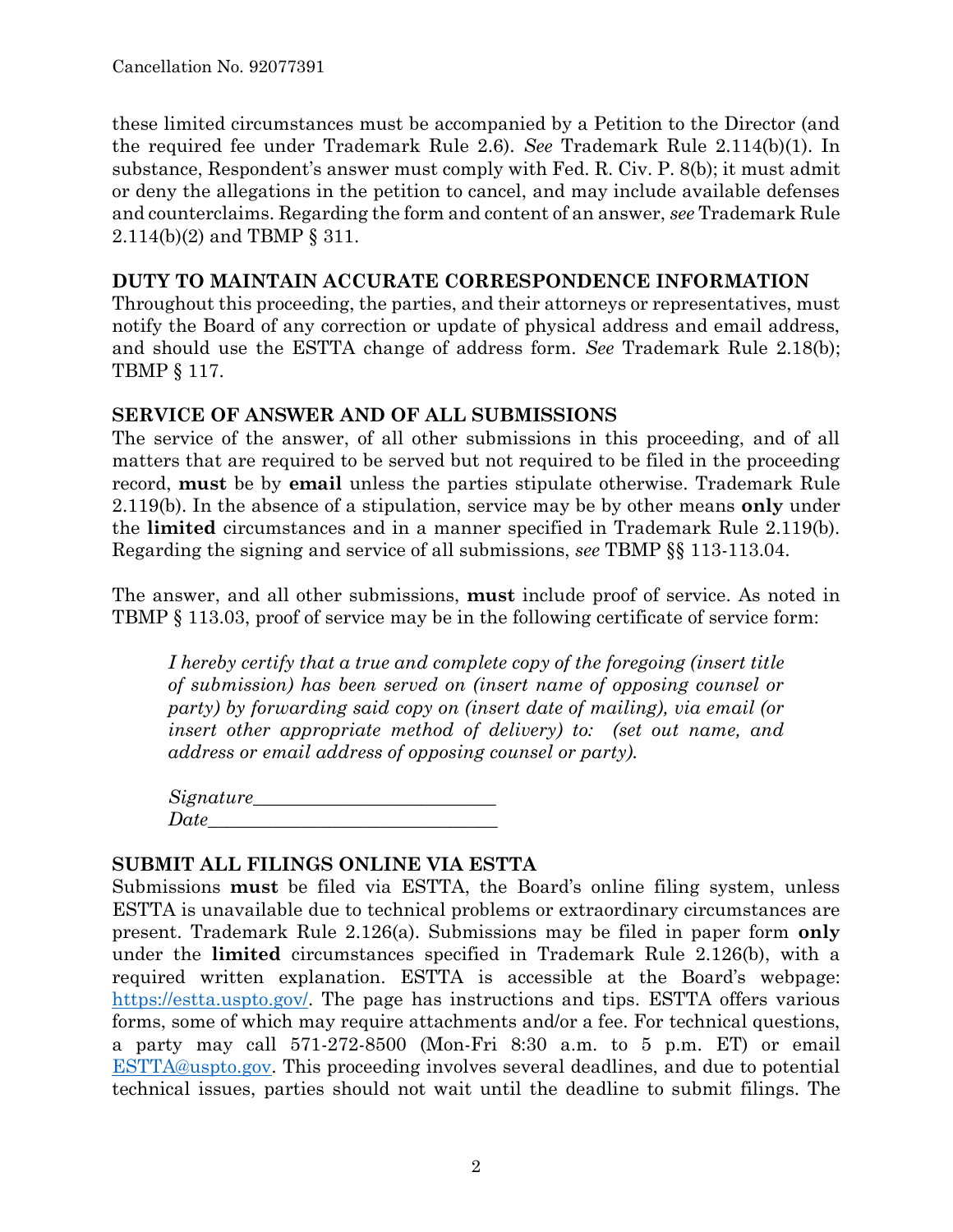Board may **decline to consider** an untimely submission. Moreover, Trademark Rule 2.126 sets forth the required form and format for all submissions (*e.g.*, page limitations), and the Board may **decline to consider** any submission that does not comply with this rule, including, but not limited to motions, briefs, exhibits, and deposition transcripts.

#### **CONFERENCE, DISCOVERY, DISCLOSURE AND TRIAL SCHEDULE**

| Time to Answer                              | 7/26/2021  |
|---------------------------------------------|------------|
| Deadline for Discovery Conference           | 8/25/2021  |
| Discovery Opens                             | 8/25/2021  |
| Initial Disclosures Due                     | 9/24/2021  |
| <b>Expert Disclosures Due</b>               | 1/22/2022  |
| Discovery Closes                            | 2/21/2022  |
| <b>Plaintiff's Pretrial Disclosures Due</b> | 4/7/2022   |
| Plaintiff's 30-day Trial Period Ends        | 5/22/2022  |
| Defendant's Pretrial Disclosures Due        | 6/6/2022   |
| Defendant's 30-day Trial Period Ends        | 7/21/2022  |
| Plaintiff's Rebuttal Disclosures Due        | 8/5/2022   |
| Plaintiff's 15-day Rebuttal Period Ends     | 9/4/2022   |
| Plaintiff's Opening Brief Due               | 11/3/2022  |
| Defendant's Brief Due                       | 12/3/2022  |
| Plaintiff's Reply Brief Due                 | 12/18/2022 |
| Request for Oral Hearing (optional) Due     | 12/28/2022 |

## **PARTIES ARE REQUIRED TO HOLD DISCOVERY CONFERENCE**

The parties are required to schedule and hold a discovery conference by the deadline in the schedule in this order, or as reset by the Board. In the conference, the parties are required to discuss, at a minimum, 1) the nature and basis of their claims and defenses, 2) the possibility of promptly settling, or at least narrowing the scope of claims or defenses, and 3) arrangements for disclosures, discovery, preserving discoverable information and introduction of evidence at trial. For guidance, *see* Fed. R. Civ. P. 26(f), Trademark Rule 2.120(a)(2)(i) and TBMP §§ 401.01 and 408.01(a).

The parties must hold the conference in person, by telephone or by a means on which they agree. A Board interlocutory attorney or administrative trademark judge will participate in the conference either upon request of any party made no later than ten (10) days prior to the conference deadline, or when the Board deems it useful to have Board involvement. *See* Trademark Rule 2.120(a)(2)(i). A request for Board participation must be made either through ESTTA, or by telephone call to the assigned interlocutory attorney named on the TTABVUE record for this proceeding. A party requesting Board participation should first determine possible dates and times when all parties are available. A conference with a Board attorney's participation will be by telephone in accordance with the Board's instructions.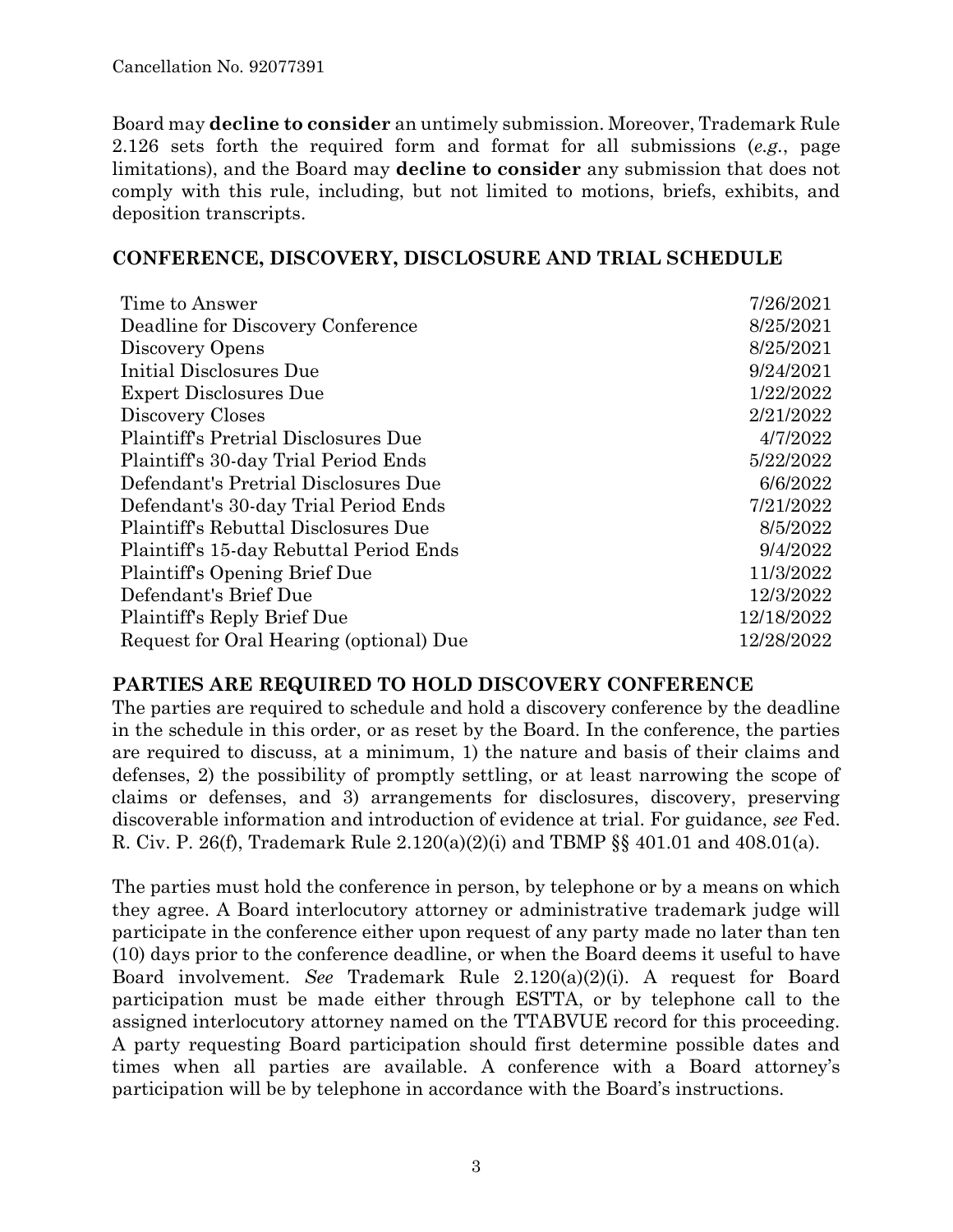For efficiency, the parties may stipulate to various procedural and substantive disclosure, discovery and trial matters (*e.g.*, modification of deadlines and obligations) upon written stipulation and approval by the Board. Trademark Rule 2.120(a)(2)(iv) provides a non-exhaustive list of matters to which parties may stipulate. The best practice is to reduce all stipulations to writing. If email service is not practical, such as for voluminous document production in discovery, the parties should discuss in the conference how production will be made. The parties, and their attorneys or representatives, have **a duty to cooperate** in the discovery process. TBMP § 408.01.

#### **PROTECTIVE ORDER FOR CONFIDENTIAL INFORMATION**

The Board's Standard Protective Order is automatically imposed in all *inter partes* proceedings, and is available at [https://www.uspto.gov/trademarks-application](https://www.uspto.gov/trademarks-application-process/appealing-trademark-decisions/standard-documents-and-guidelines-0)[process/appealing-trademark-decisions/standard-documents-and-guidelines-0.](https://www.uspto.gov/trademarks-application-process/appealing-trademark-decisions/standard-documents-and-guidelines-0)

During their conference, the parties should discuss whether they will use an alternative or modified protective order, subject to approval by the Board. *See* Trademark Rule 2.116(g) and TBMP § 412. The standard order does not automatically protect confidential information; its provisions for designating confidential information must be utilized as needed by the parties. Trademark Rule 2.126(c) sets forth the procedure for filing confidential submissions.

## **ACCELERATED CASE RESOLUTION (ACR)**

During their conference, the parties are to discuss whether they wish to seek mediation or arbitration, and whether they can stipulate to the Board's Accelerated Case Resolution (ACR) process for a more efficient and cost-effective means of obtaining the Board's determination of the proceeding. For details, and examples of ACR proceedings, *see* TBMP § 528, and the Board's webpage: [https://www.uspto.gov/ttab.](https://www.uspto.gov/ttab)

## **INITIAL DISCLOSURES AND DISCOVERY**

Regarding the deadline for and contents of initial disclosures, *see* Trademark Rules  $2.120(a)(1)$  and  $(2)(i)$ , and TBMP § 401.02. Regarding deadlines for serving and responding to discovery, *see* Trademark Rule 2.120(a)(3) and TBMP § 403.03. Certain provisions of Fed. R. Civ. P. 26 are applicable in modified form. Note that written discovery (interrogatories, requests for production, requests for admission) must be served **early** enough so that responses will be due **no later than** the close of discovery. Regarding the scope and limits of discovery, *see* TBMP 414; discoverable items may include documents, tangible things, and electronically stored information (ESI).

## **MOTIONS**

Certain provisions of Fed. R. Civ. P. 11 apply to all submissions in Board proceedings. *See* TBMP § 527.02. Regarding available motions, *see* TBMP Chapter 500. Regarding applicable deadlines to respond to motions, depending on the motion filed, *see*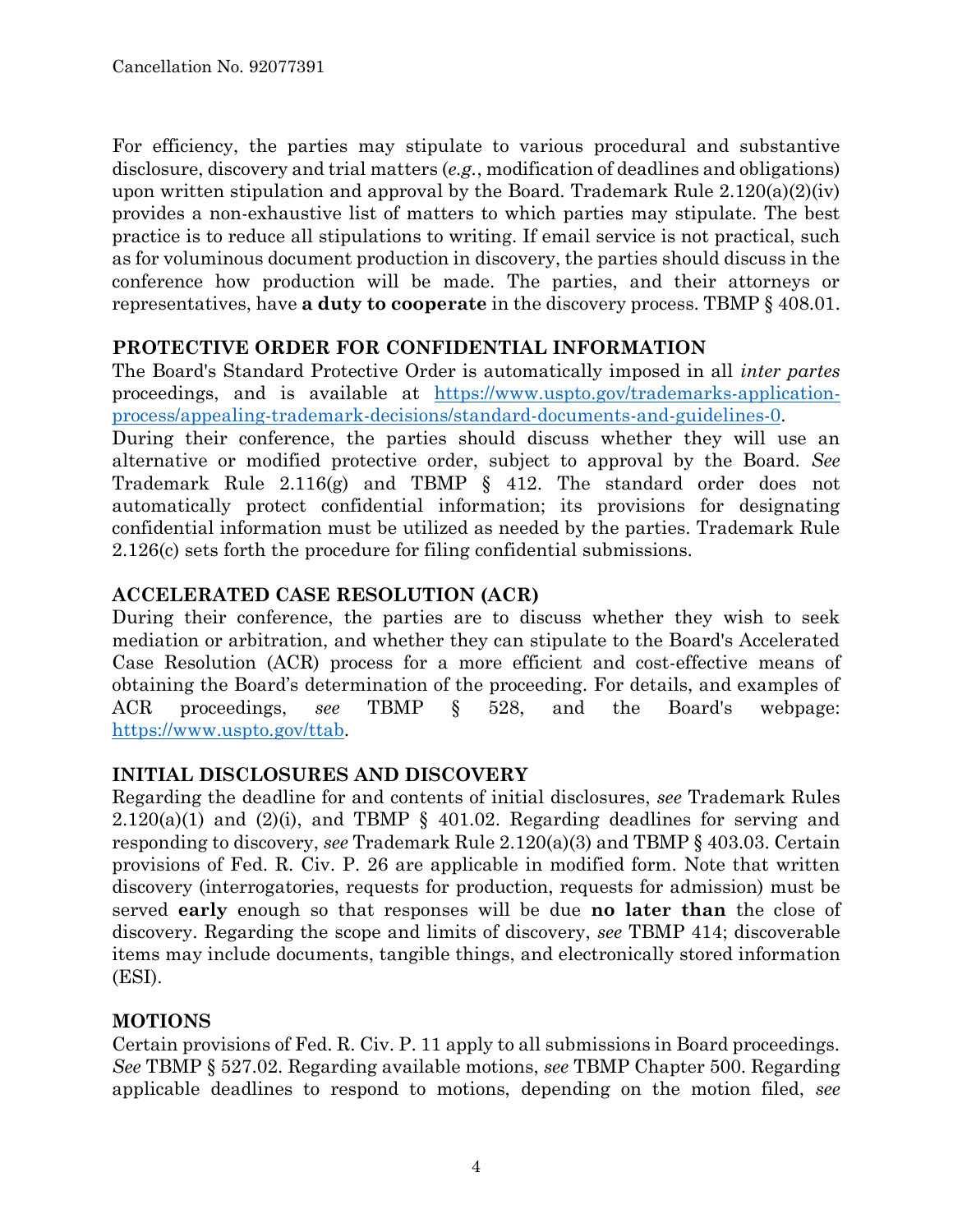Trademark Rules 2.127(a) and (e)(1). When a party timely files a potentially dispositive motion the proceeding is suspended with respect to all matters not germane to the motion. *See* Trademark Rule 2.127(d). In addressing motions or other filings, if it appears to the Board that a telephone conference would be beneficial, or upon request of one or both parties, the Board may schedule a conference. *See* Trademark Rule  $2.120(j)(1)$  and TBMP § 502.06(a).

# **PRETRIAL DISCLOSURES, TRIAL AND BRIEFING**

Regarding the procedures and deadlines for pretrial disclosures and trial, and specifically the noticing, taking, serving and submitting of evidence and testimony, *see* Trademark Rules 2.120(k), 2.121, 2.122, 2.123 and 2.125, as well as TBMP Chapter 700. The parties should review these authorities. For example: witness testimony may be submitted in the form of affidavit or declaration subject to the right to oral cross examination; transcripts of testimony depositions, with exhibits, must be served on each adverse party within thirty (30) days after completion of taking the testimony; certified transcripts and exhibits must be filed, with notice of such filing served on each adverse party; and all notices of reliance must be submitted during the submitting party's assigned testimony period and must indicate generally the relevance the evidence and associate it with one or more issues.

Main briefs shall be filed in accordance with Trademark Rules 2.128(a) and (b). An oral hearing is not required, but will be scheduled upon separate notice timely filed pursuant to Trademark Rule 2.129(a). Regarding briefs and oral hearings, *see* TBMP §§ 801-802.

## **TIPS FOR FILING EVIDENCE, TESTIMONY, OR LARGE DOCUMENTS**

The Board requires each submission to meet the following criteria before it will be considered: 1) pages must be legible and easily read on a computer screen; 2) page orientation should be determined by its ease of viewing relevant text or evidence, for example, there should be no sideways or upside-down pages; 3) pages must appear in their proper order; 4) depositions and exhibits must be clearly labeled and numbered – use separator pages between exhibits and clearly label each exhibit using sequential letters or numbers - and 5) the entire submission should be text-searchable. Additionally, submissions must be compliant with Trademark Rules 2.119 and 2.126. Submissions failing to meet all of the criteria above may require re-filing. **Note:** Parties are strongly encouraged to check the entire document before filing.<sup>1</sup> The Board will not extend or reset proceeding schedule dates or other deadlines to allow time to re-file documents. For more tips and helpful filing information, please visit the please visit the [ESTTA help](https://www.uspto.gov/trademarks-application-process/trademark-trial-and-appeal-board/estta-help) webpage.

# **LEGAL RESOURCES AVAILABLE AT WEBPAGE**

 $\overline{a}$ 

For a general description of Board proceedings, *see* TBMP §102.03. Proceedings are governed by the Trademark Rules of Practice in Parts 2 and 7 of Title 37 of the Code

<sup>&</sup>lt;sup>1</sup> To facilitate accuracy, ESTTA provides thumbnails to view each page before submitting.